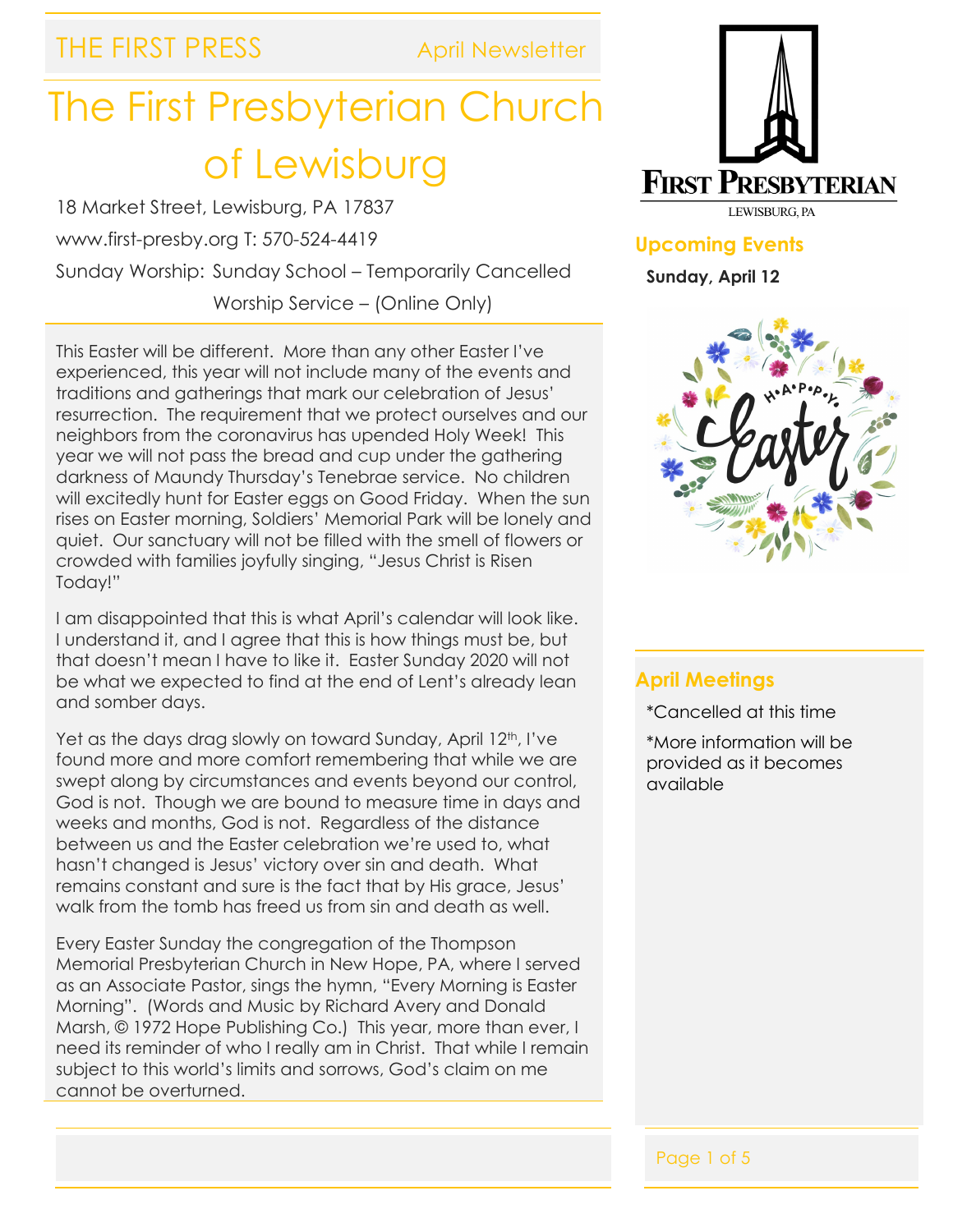"Every morning is Easter morning, from now on! Every day's resurrection day, the past is over and gone! Goodbye guilt, goodbye fear, good riddance! Hello Lord, hello sun! I am one of the Easter people! My new life has begun!"

Every day, especially in these challenging times, we live the new and risen life of Jesus Christ. We are Easter people. Even if we must put off the eggs and flowers until July.

Easter has come, and Easter is, and Easter will remain. We belong to Jesus, the Christ, King of kings, and Lord of lords. Until the day comes that we get to sing together, keep the hymn of praise alive and resounding in your heart.

Happy Easter!

Pastor Ryan

### **April Birthdays & Anniversaries**

#### **April Birthdays**

- 2 Nolan Jusko
- 5 Hayden Heid, Nick Kovaschetz, Brian Zaiser
- 7 David McSween
- 12 Craig Harley
- 14 Ellis Harley, Betty Lou McClure, Paul Miller
- 15 Natalie Van Fleet
- 16 Annie Collins, Mitchell McSween
- 18 Linda Cox
- 19 Atwood Ross, Ralph Starkey
- 20 Simon Barlett, Terry Light, Holly Moore, Jessie Walsh
- 22 Mark Heid, Ruth Kraus
- 23 Claire Graver
- 25 Rylee Jarrett
- 26 April Shrom
- 28 Gabriel Friedberg, Alexander Friedberg, Thomas Graver, Amanda Kovaschetz
- 29 Katie Cavanagh
- 30 Martha Gill

#### **April Anniversaries**

6 Don & Glenn Dobbs

- 12 Rick & Kathy Gathman
- 22 George & Dustine Koons

23 Tom & Jeanette Campbell, Eric & Barb Schmidt





Page 2 of 5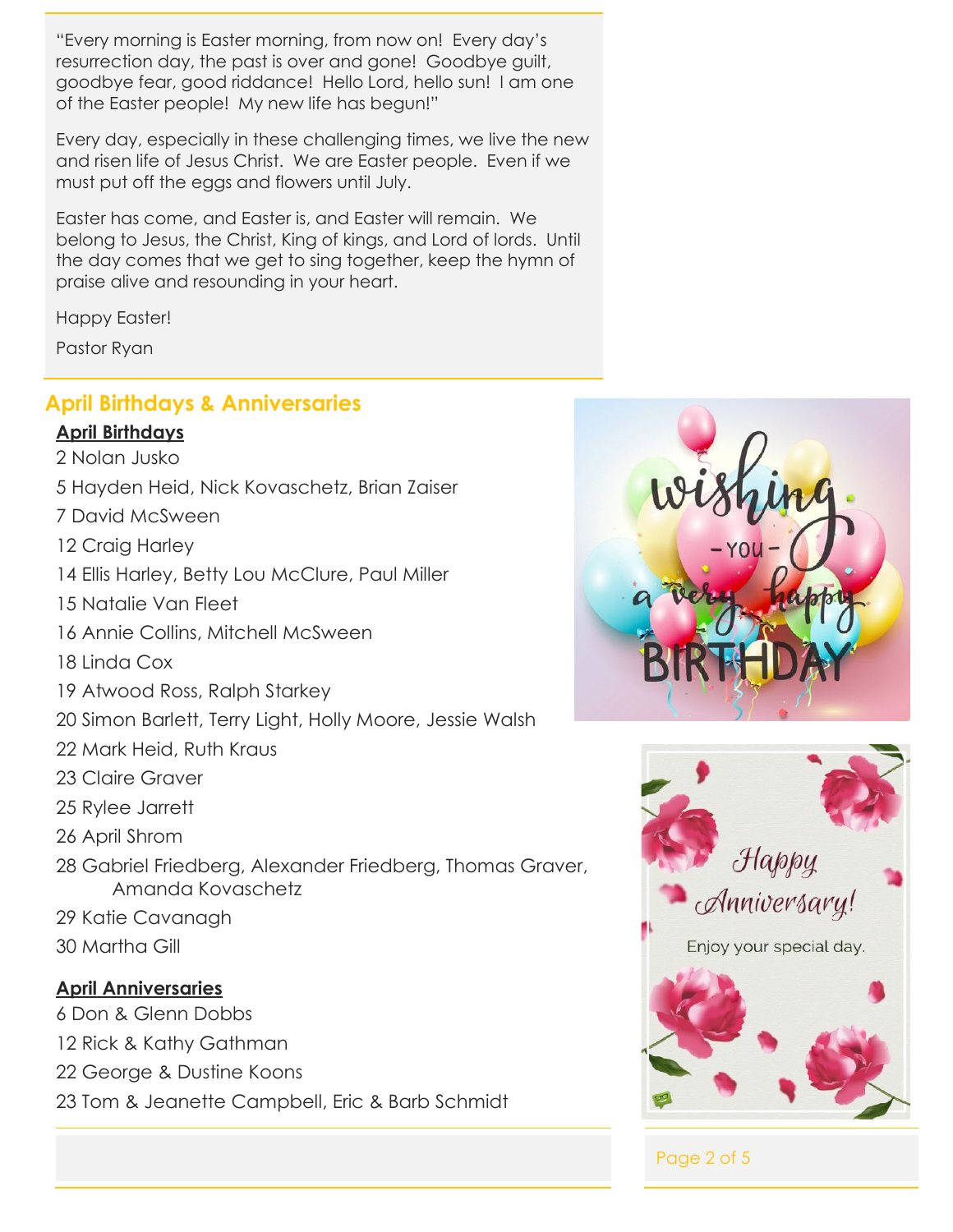# **Update from Session**

Session held a virtual meeting on March 31st and made the decision to continue the suspension of all church services and events through April 30<sup>th</sup>. Near the end of April, Session will meet again to reassess the church's response in light of the current state and federal guidance.

As we wait out these weeks of social distancing and the disruption of our usual gatherings, we are working to expand our weekly worship service offerings online. Pastor Ryan and the staff will continue to post a sermon every Sunday to the website [\(first-presby.org\)](https://first-presby.org/) and podcast (search "First Presby Lewisburg" on the Apple "podcasts" application). In April, look for the addition of music, children's messages, and special service resources you can use at home for Maundy Thursday, Good Friday, and Easter Sunday.

We are also working to offer virtual gatherings for Bible study, Sunday School classes, and general fellowship. Please watch for announcements of planned dates and times, and instructions for participating.

Since our staff and Boards are not gathering as usual, it is more important than ever that any needs or concerns get communicated directly to the church office. We are checking messages and emails daily. You can reach Pastor Ryan on his cell at (570) 903-0600 any time of day.

Please also remember that your pledges and offerings are still needed to maintain our staff and facility. You are welcome to send a check by mail, and we are still making weekly bank deposits. If you would prefer to set up automatic electronic giving, you can complete the eCheck Direct Debit Authorization form available on our website: [https://first](https://first-presby.org/index.php/worship/e-giving-form)[presby.org/index.php/worship/e-giving-form](https://first-presby.org/index.php/worship/e-giving-form)



At this time, we cannot fill our orders for Easter flowers. We would like to place an order for flowers when we are all able to worship together again. It will be a different assortment of flowers depending on what flowers are available at the time. We will include flower dedications in the bulletin at that time as well. More information will be available when we are able to gather together again. If you already placed an order for Easter flowers and would prefer to have your money

refunded, please notify the church office [info@first-presby.org.](mailto:info@first-presby.org)

#### **Capital Campaign Update:**

We are almost to our goal!

Since the capital campaign was started in November, we have received \$217,500 in pledges sufficient to cover the cost of the HVAC system, which is installed and working, and enough to begin to cover the cost of exterior painting. We need to receive further pledges to reach the goal of \$250, 000 that will complete the painting project and cover the cost to install new doors that will provide increased security inside and outside of the building. We know this is an unbelievably hard time for everyone, but if many members make small pledges to give over the next 2 years, the campaign will be a success.

Kathy and Randy Storm

Page 3 of 5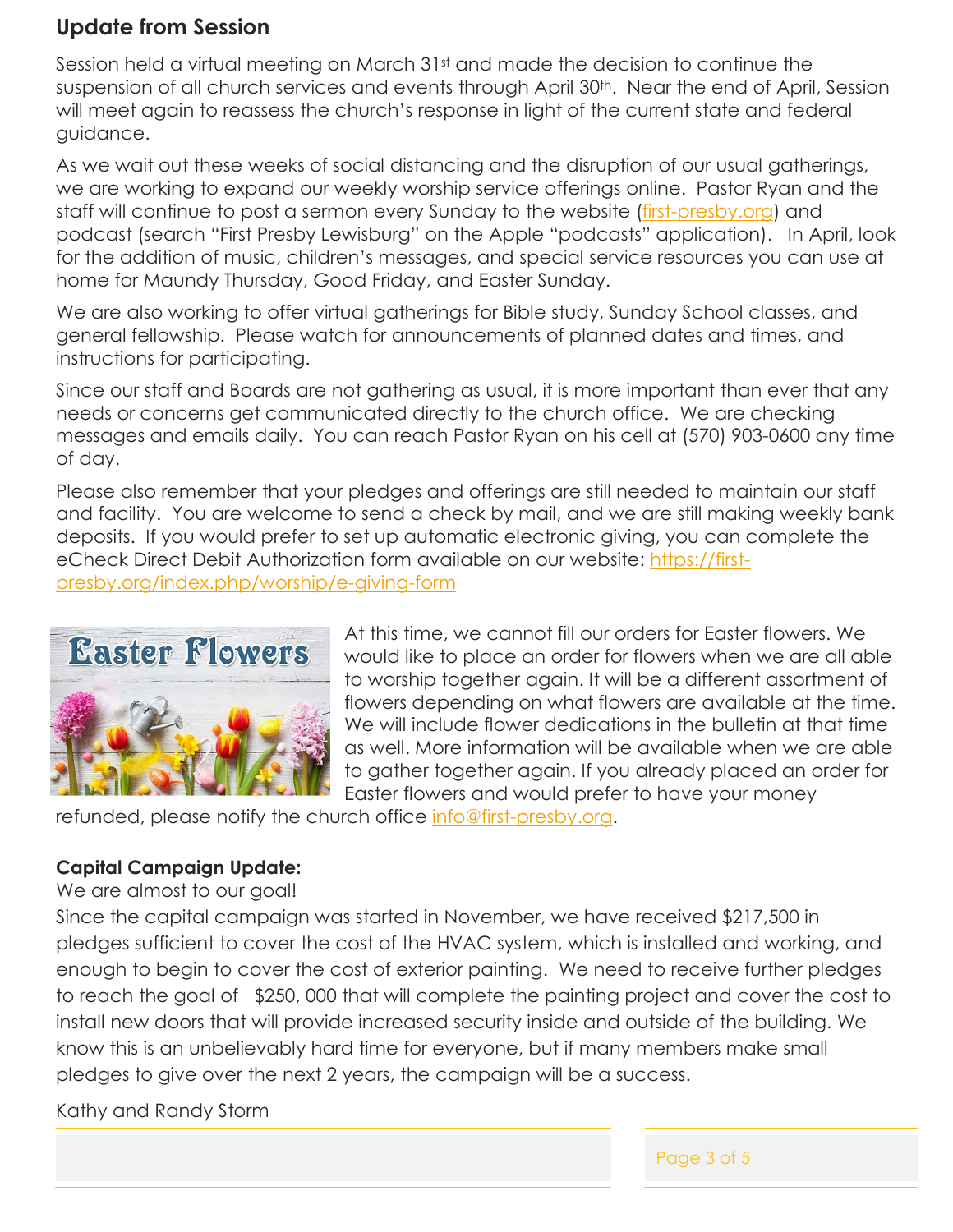

# **CHILDREN'S MINISTRY NEWS FOR APRIL 2020**

Last month's Children's Ministry news was full of dates for fun, exciting upcoming events. This month everything seems to be on hold. Life sure has changed a lot in just a matter of weeks. School is closed, parents are working from home, play dates and sports practices are cancelled. It might not look like the month we had plotted on our calendars, but if we take the time to do so we can see the good blessings amongst the worry and change.

In our house the pace has slowed down drastically. No more racing after school to complete homework and get to swimming

or gymnastics. We're sharing more meals as a family around the dinner table. The kids are getting in the kitchen with me to cook and bake. We're getting outside to walk and bike the neighborhood, talking with neighbors from a safe distance across the street. Instead of play dates we have scheduled video chats with friends and family outside our neighborhood.

For as long as church and Sunday school are cancelled, I'll continue to share Sunday school lessons via email once a week. For the latest news, I encourage you to connect with us on Facebook at First Presby Kids. I'll share links to other resources and sites that could be helpful in keeping the kids occupied and keeping yourself informed.

Our April and May events may not go as planned – they may be cancelled or altered to fit the ever-changing guidelines. But I'm hopeful for late spring and early summer. **I'm continuing to plan for Vacation Bible School and I still need plenty of volunteers! Give me a call or send me an email to connect about opportunities.**

I am thankful that our region has not yet been thrown into the depths of this virus. But we know the future is uncertain. For now, I encourage you to embrace the good things happening in your home. But if you need help, resources, or guidance, know first and foremost that our God is an awesome God! Also know that First Presbyterian Church is YOUR church, a place of hope in times of trouble. We may not be meeting inside the building but we're still here for you, available via phone and email.

*Rejoice in the Lord always, I will say it again: Rejoice! Let your gentleness be evident to all. The Lord is near. Do not be anxious about anything, but in every situation, by prayer and petition,*  with thanksgiving, present your requests to God. And the peace of God, which transcends all *understanding, will guard your hearts and your minds in Christ Jesus.*

\_\_\_\_\_\_\_\_\_\_\_\_\_\_\_\_\_\_\_\_\_\_\_\_\_\_\_\_\_\_\_\_\_\_\_\_\_\_\_\_\_\_\_\_\_\_\_\_\_\_\_\_\_\_\_\_\_\_\_\_\_\_\_\_\_\_\_\_\_\_\_\_\_\_\_\_\_\_\_\_\_\_\_\_\_\_\_\_\_\_\_

**\_\_\_\_\_\_\_\_\_\_\_\_\_\_\_\_\_\_\_\_\_\_\_\_\_\_\_\_\_\_\_\_\_\_\_\_\_\_\_\_\_\_\_\_\_\_\_\_\_\_\_\_\_\_\_\_\_\_\_\_\_\_\_\_\_\_\_\_\_\_\_\_\_\_\_\_\_\_\_\_\_\_\_\_\_\_\_\_\_\_\_\_\_\_\_\_\_\_\_**

Philippians 4:4-7

Corey Jusko, Director of Children's Ministry 708-296-7906 firstpresbykids@gmail.com

Page 4 of 5